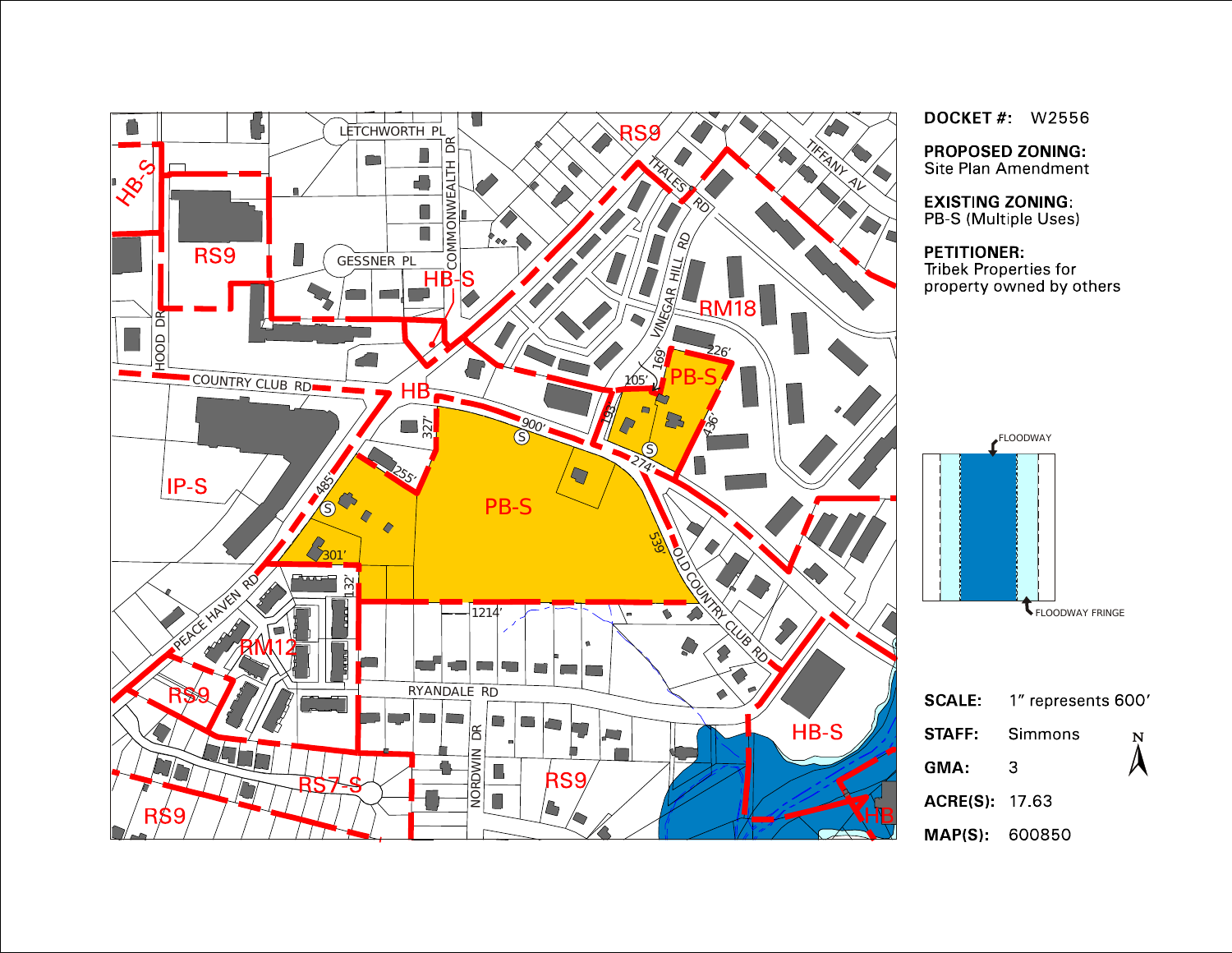June 19, 2002

Tribek Properties, Inc./Southstar Property Holding, LLC 200 Providence Road, Suite 106 Charlotte, NC 28207

### RE: ZONING MAP AMENDMENT W-2556

Dear Sirs:

The attached report of the Planning Board to the Board of Aldermen is sent to you at the request of the Aldermen. You will be notified by the City Secretary's Office of the date on which the Aldermen will hear this petition.

Sincerely,

A. Paul Norby, AICP Director of Planning

pc: City Secretary's Office, P.O. Box 2511, Winston-Salem, NC 27102 Doug Stimmel, 305 W. Fourth Street, Suite 1-A, Winston-Salem, NC 27101 Scott Bortz, Tribek Properties, 200 Providence Rd. Suite 106, Charlotte, NC 28207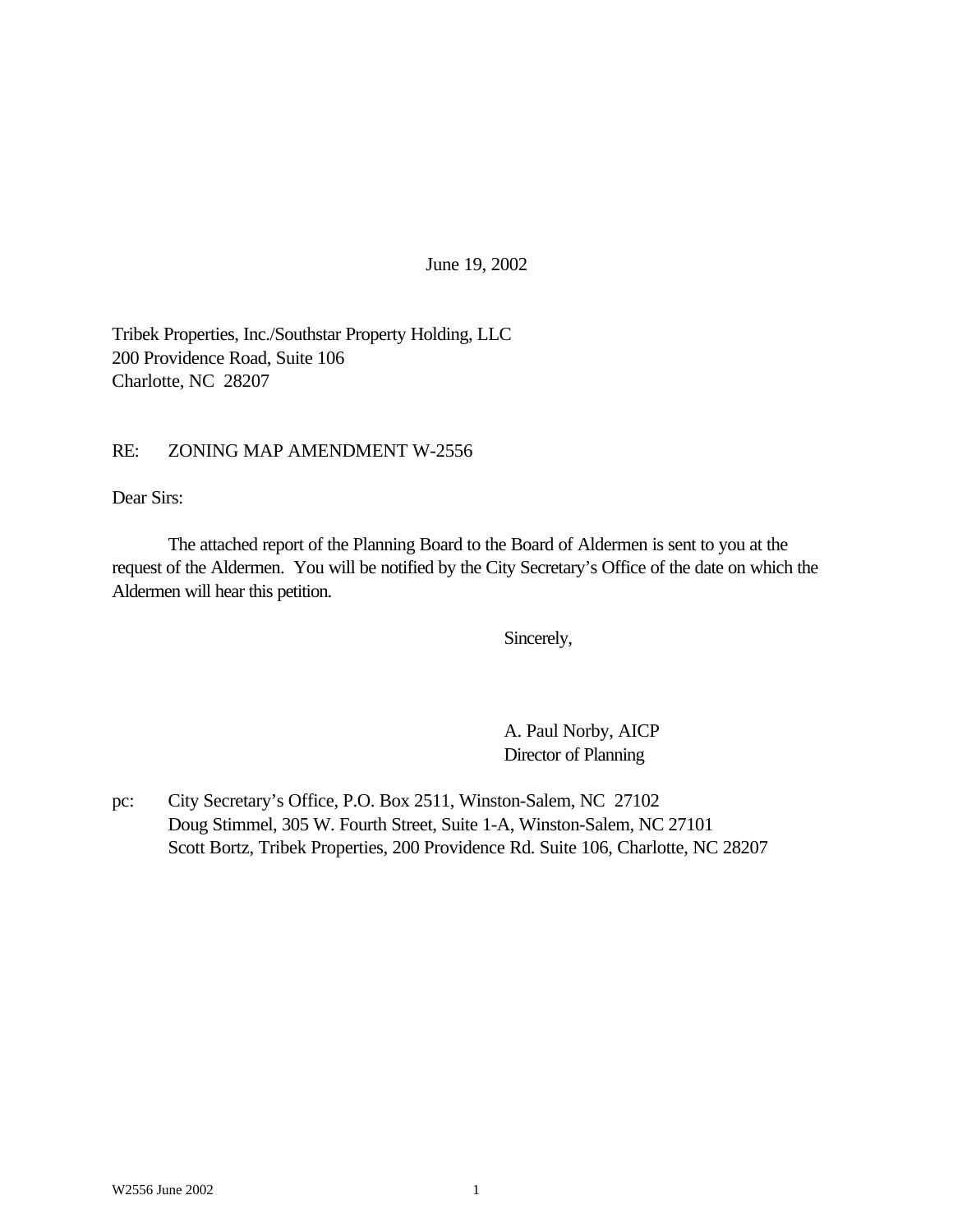## **ACTION REQUEST FORM**

| DATE:        | June 19, 2002                             |
|--------------|-------------------------------------------|
| TO:          | The Honorable Mayor and Board of Aldermen |
| <b>FROM:</b> | A. Paul Norby, AICP, Director of Planning |

### **BOARD ACTION REQUEST**:

Request for Public Hearing on Site Plan Amendment of Tribek Properties for property owned by Fred P. Flynt III Trustee, Virginia Grant Flynt Trustee, I. E. Martin, Jr. et al, Wanda W. Moser, Nannie D. Brewer, Frankie H. Wear Co-Trustee et al, Janice Harper W. Lawton Co-Trustee, and Arbor Apartments, LLC Partnership

### **SUMMARY OF INFORMATION**:

Site Plan Amendment of Tribek Properties for property owned by Fred P. Flynt III Trustee, Virginia Grant Flynt Trustee, I. E. Martin, Jr. et al, Wanda W. Moser, Nannie D. Brewer, Frankie H. Wear Co-Trustee et al, Janice Harper W. Lawton Co-Trustee, and Arbor Apartments, LLC Partnership for two separate tracts of land as follows:

Tract 1: Site Plan Amendment for property zoned PB-S: property is located on the north side of Country Club Road east of Vinegar Hill Road (Zoning Docket W-2556).

Tract 2: Site Plan Amendment for property zoned PB-S: property is located on the south side of Country Club Road and east side of Peace Haven Road (Zoning Docket W-2556).

### **PLANNING BOARD ACTION**:

| <b>MOTION ON PETITION: APPROVAL</b> |                  |
|-------------------------------------|------------------|
| FOR:                                | <b>UNANIMOUS</b> |
| <b>AGAINST:</b>                     | <b>NONE</b>      |
| <b>SITE PLAN ACTION:</b>            | <b>CONFORMS</b>  |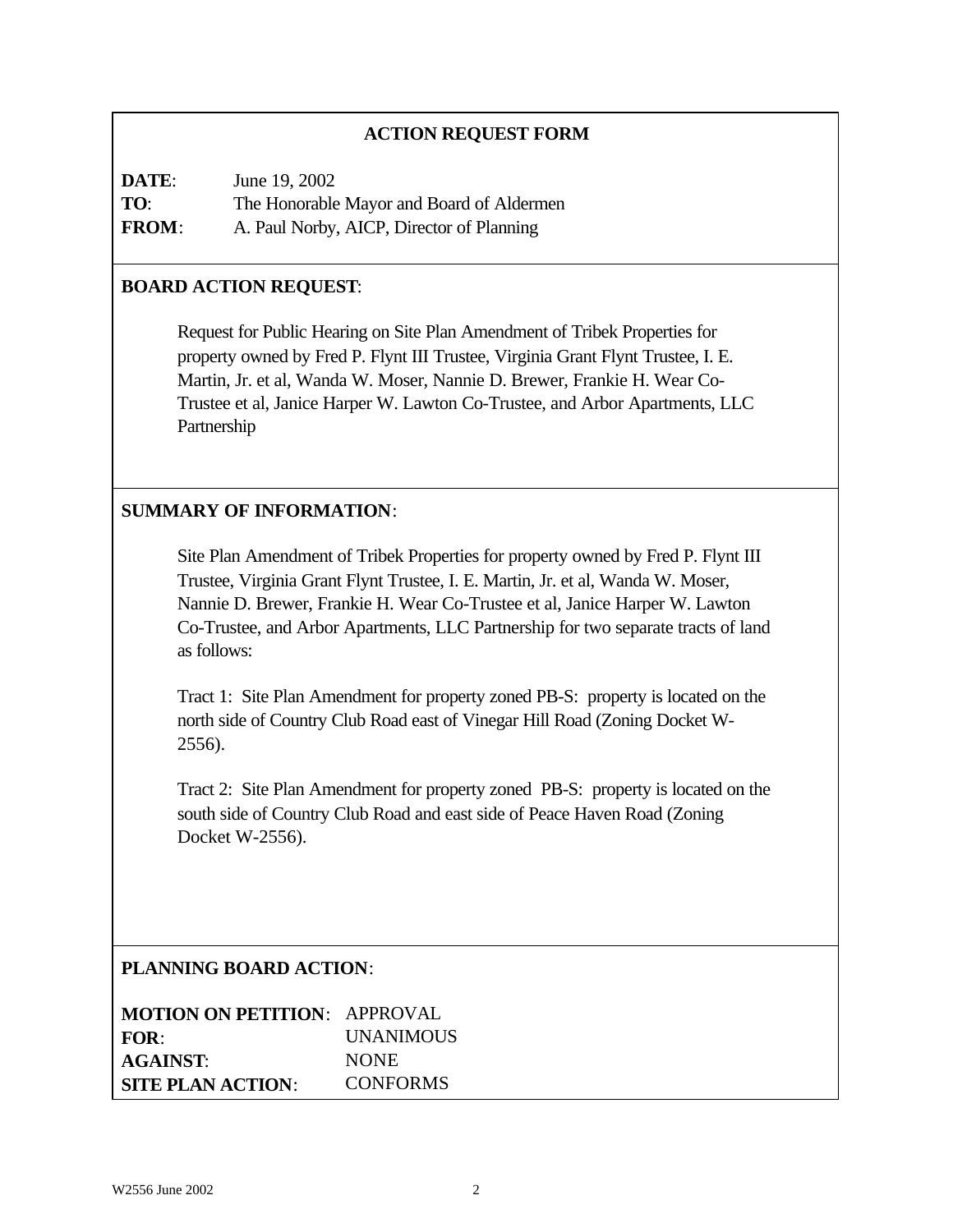### CITY ORDINANCE - SPECIAL USE

Zoning Petition of Tribek Properties for property owned by Fred P. Flynt III Trustee, Virginia Grant Flynt Trustee, I. E. Martin, Jr. et al, Wanda W. Moser, Nannie D. Brewer, Frankie H. Wear Co-Trustee et al, Janice Harper W. Lawton Co-Trustee, and Arbor Apartments, LLC Partnership, Docket W-2556

AN ORDINANCE AMENDING THE WINSTON-SALEM CITY ZONING ORDINANCE AND THE OFFICIAL ZONING MAP OF THE CITY OF WINSTON-SALEM, N.C.

\_\_\_\_\_\_\_\_\_\_\_\_\_\_\_\_\_\_\_\_\_\_\_\_\_\_\_\_\_\_\_\_\_

BE IT ORDAINED by the Board of Aldermen of the City of Winston-Salem as follows:

Section 1. The Winston-Salem City Zoning Ordinance and the Official Zoning Map of the City

of Winston-Salem, N.C. are hereby amended by changing from PB-S (Shopping Center - Tract One)

and PB-S (Shopping Center; and Residential Building, Townhouse - Tract Two) to Site Plan

Amendment the zoning classification of the following described property:

Tract I

BEGINNING at an iron placed in the western right-of-way of Old Country Club Road, the northeast corner of lot no. 57 Tax Block 3905, and the southeast corner of Lot 308E Tax Block 3908; thence with the southern line of the aforementioned lot 308E the six (6) following courses and distances north 89° 44' 59" west 285.97 feet to an existing iron stake; thence south 89° 55' 41" west 129.96 feet to an existing axle iron; thence north 89° 57' 36" west 200.02 feet to an existing iron stake; thence south 89° 51' 58" west 99.55' to an existing iron stake; thence north 89° 43' 44" west 99.80 to an existing iron stake; and north 89° 53' 18" west 204.00 feet to a stone; the southwest corner of the aforementioned lot 308E Tax Block 3908, the northeast corner of lot 504A, Tax Block 3976 and the southeast corner of Lot 9A, Tax Block 3976; thence with the southern line of lot 9A & 401, Tax Block 3976 north 89° 54' 26" west 194.23 feet to an existing iron stake; the southwest corner of lot 401, Tax Block 3976; thence with the western line of lot 401 north 01° 16' 28" east 132.22 feet to an existing iron stake, the southeast corner of lot 42B, Tax Block 3908; thence with the southern line of Lot 42B north 89° 05' 31" west 300.70 feet to an iron placed; the southwest corner of lot 42B and in the eastern right-of-way of Peace Haven Road; thence with the eastern right-of-way of Peace Haven Road the three (3) following courses and distances: on a curve to the left a chord bearing and distance (having a radius of 1,839.23) north 38° 04' 32" east 166.73 feet to a point, north 34° 08' 31" east 34.66 feet to an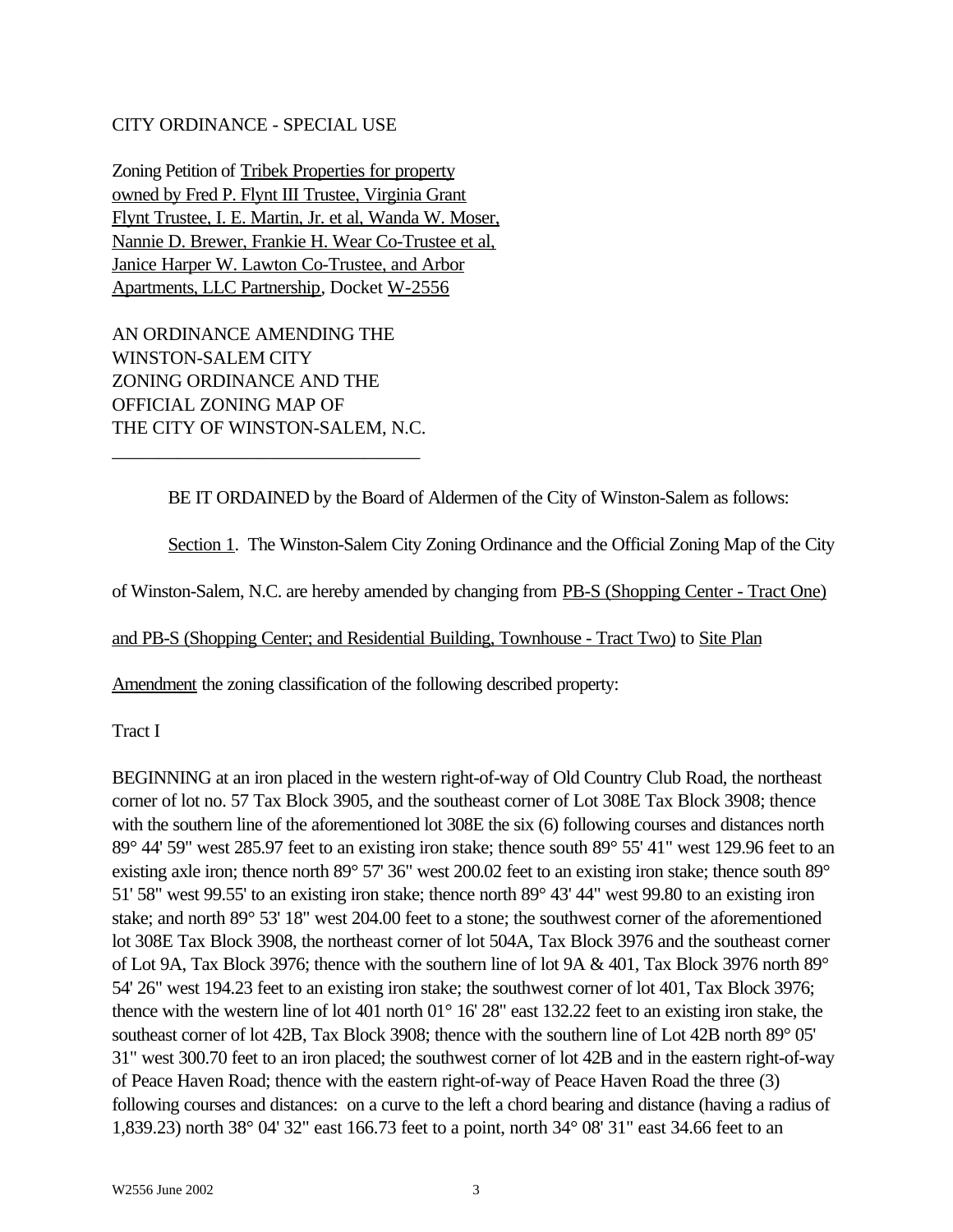iron placed the northwest corner of lot 42B, Tax Block 3908 and north 35° 08' 58" east 283.84 feet to an iron placed, the northwest corner of lot 41B and the southwest corner of Lot 804, Tax Block 3908; thence with the southern line of lot 804 south 57° 19' 31" east 255.42 feet to an existing iron stake, the southeast corner of lot 804; thence with the eastern line of lot 804 north 22° 13' 06" east 168.16 feet to an existing iron stake, the northeast corner of lot 804, and the southeast corner of lot 710 Tax Block 3908; thence with the eastern line of lot 710 north 01° 14' 59" east 158.41 feet to an iron placed, the northeast corner of lot 710 and in the southern right-of-way of Country Club Road; thence with the southern right-of-way the two (2) following courses and distances: on a curve to the right a chord bearing and distance of south 76° 55' 38" east 230.37 feet (having a radius of 1,101.86 feet) to a point and south 70° 55' 37" east 279.45 feet to an iron placed, the northwest corner of lot 308F, Tax Block 3908; thence with the line of Lot 308F the three (3) following courses and distances: south 19° 04' 23" west 174.89 feet to an iron placed, south 70° 55' 37" east 160.00 feet to an iron placed and north 19° 04' 23" east 173.15 feet to an iron placed, the northeast corner of lot 308F and in the southern right-ofway of Country Club Road; thence with the southern right-of-way of Country Club Road on a curve to the right a chord bearing and distance of (having a radius of 2,2557.06) south 68° 00' 18" east 72.18 feet to an iron placed, the northeast corner of lot 308E, Tax Block 3908; thence with the west right-ofway of Old Country Club Road the two (2) following courses and distances: south 23° 41' 14" east 353.81 feet to a point, on a curve to the left a chord bearing and distance of (having a radius of 732.70) south 37° 57′ 07″ east 185.30 feet to an iron placed, the Beginning, and containing 14.618 acres more or less.

#### Tract II

BEGINNING at a point, the southeast corner of Lot 37C Tax Block 3908 and in the north right-ofway of Country Club Road; thence with said right-of-way the three (3) following courses and distances: north 63° 32' 15" west 128.06 feet to an existing rebar, north 67° 08' 17" west 146.02 feet to an existing iron stake the southwest corner of Lot 38 and a corner of Lot 120, Tax Block 3908; thence north 17<sup>°</sup> 00' 28" west 11.67 feet to an existing iron in the east right-of-way of Vinegar Hill Road; thence with said right-of-way the following two courses and distances: north 17° 03' 41" east 105.84 feet to an existing iron stake; on a curve to the right, having a radius of 370.00 feet, a chord bearing and distance north 23° 45' 08" east 87.97 feet to a point, thence on a new line crossing Lot 120, Tax Block 3908; north 88° 43' 59" east 0.81 feet to an existing iron, the northwest corner of Lot 38, Tax Block 3908; thence with the north line of said Lot 38, north 88° 43' 59" east 104.99 feet to an existing iron stake; south 16° 57' 28" west, 13.68 feet to an existing iron stake, thence south 73° 11' 49" east 21.62 feet to a point in the northwest corner of Lot 38 and a corner of Lot 37C, Tax Block 3908; thence with the property line of Lot 37C, Tax Block 3908 the five (5) following courses and distances south 73° 11' 49" east 9.75 feet to an existing iron stake, thence north 13° 16' 20" east 169.08 feet to an existing iron stake; thence south 76° 38' 36" east 225.66 feet to an existing iron stake; thence south 26° 39' 55" west, 186.22 feet to an existing iron stake and south 26° 35' 20" west, crossing an existing iron at 249.43 feet and continuing 2.73 feet to a point, the place of beginning and containing 2.409 acres more or less.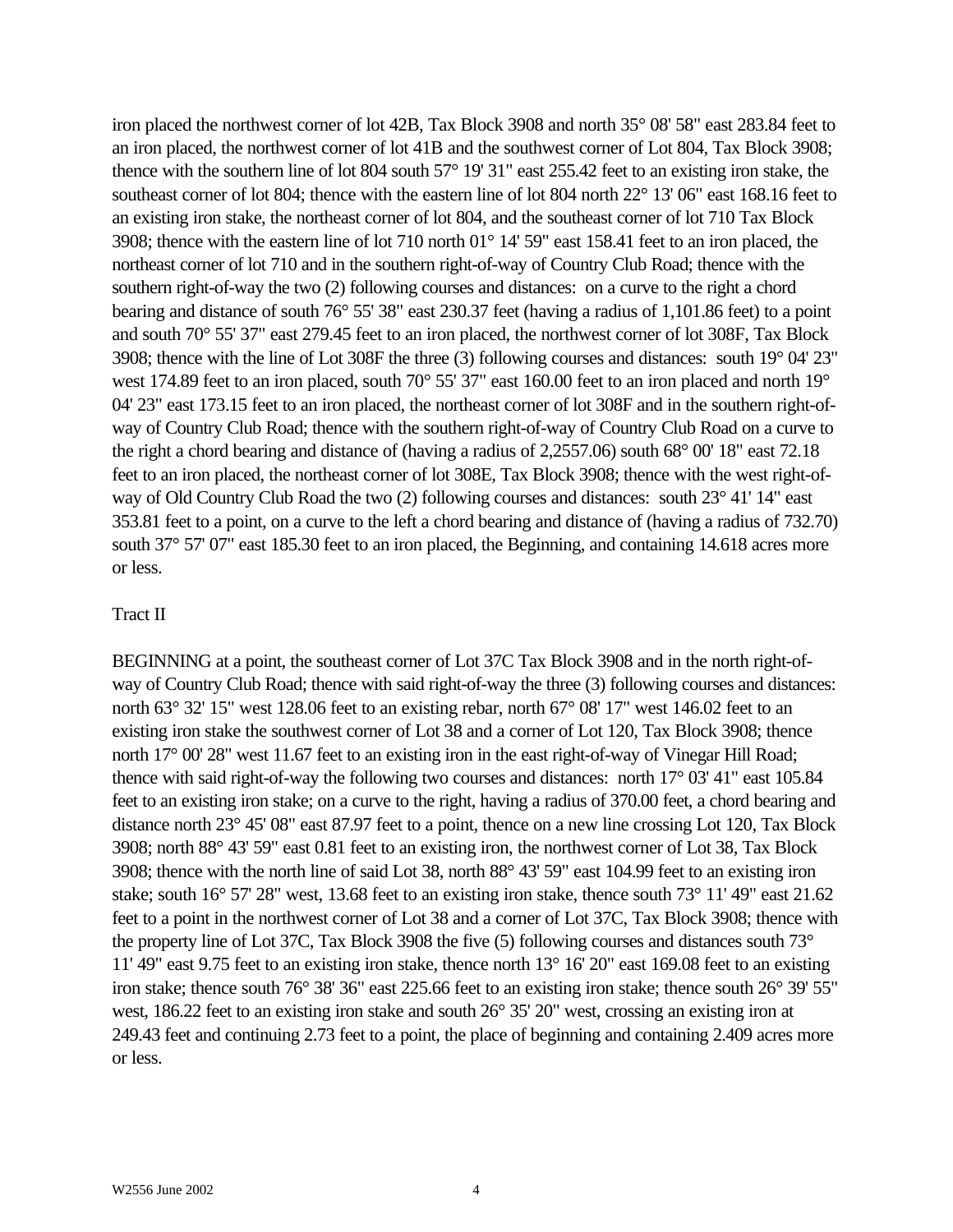The above described tracts containing 17.696 acres and beings Lots 308E, 9A, 401, 42B, 41B, 38, 37C, and a portion of Lot 12, and Old Country Club Road, Tax Block 3908 as shown on a map prepared by Thomas H. Hughes/Architectures, P.C. entitled Proposed Rezoning Plan for Tribek Properties.

This is not a boundary survey and is not to be used for recordation, sales, or conveyances.

Section 2. This Ordinance is adopted after approval of the site plan entitled Harper Hill Commons and identified as Attachment "A" of the Special Use District Permit issued by the Board of Aldermen the \_\_\_\_\_\_\_ day of \_\_\_\_\_\_\_\_\_\_\_\_\_\_\_\_\_, to Tribek Properties for property owned by Fred P. Flynt III Trustee, Virginia Grant Flynt Trustee, I. E. Martin, Jr. et al, Wanda W. Moser, Nannie D. Brewer, Frankie H. Wear Co-Trustee et al, Janice Harper W. Lawton Co-Trustee, and Arbor Apartments, LLC Partnership.

Section 3. The Board of Aldermen hereby directs the issuance of a Special Use District Permit pursuant to the Zoning Ordinance of the *Unified Development Ordinances* for a development to be known as Harper Hill Commons. Said Special Use District Permit and site plan with associated documents are attached hereto and incorporated herein.

Section 4. This Ordinance shall be effective from and after its adoption.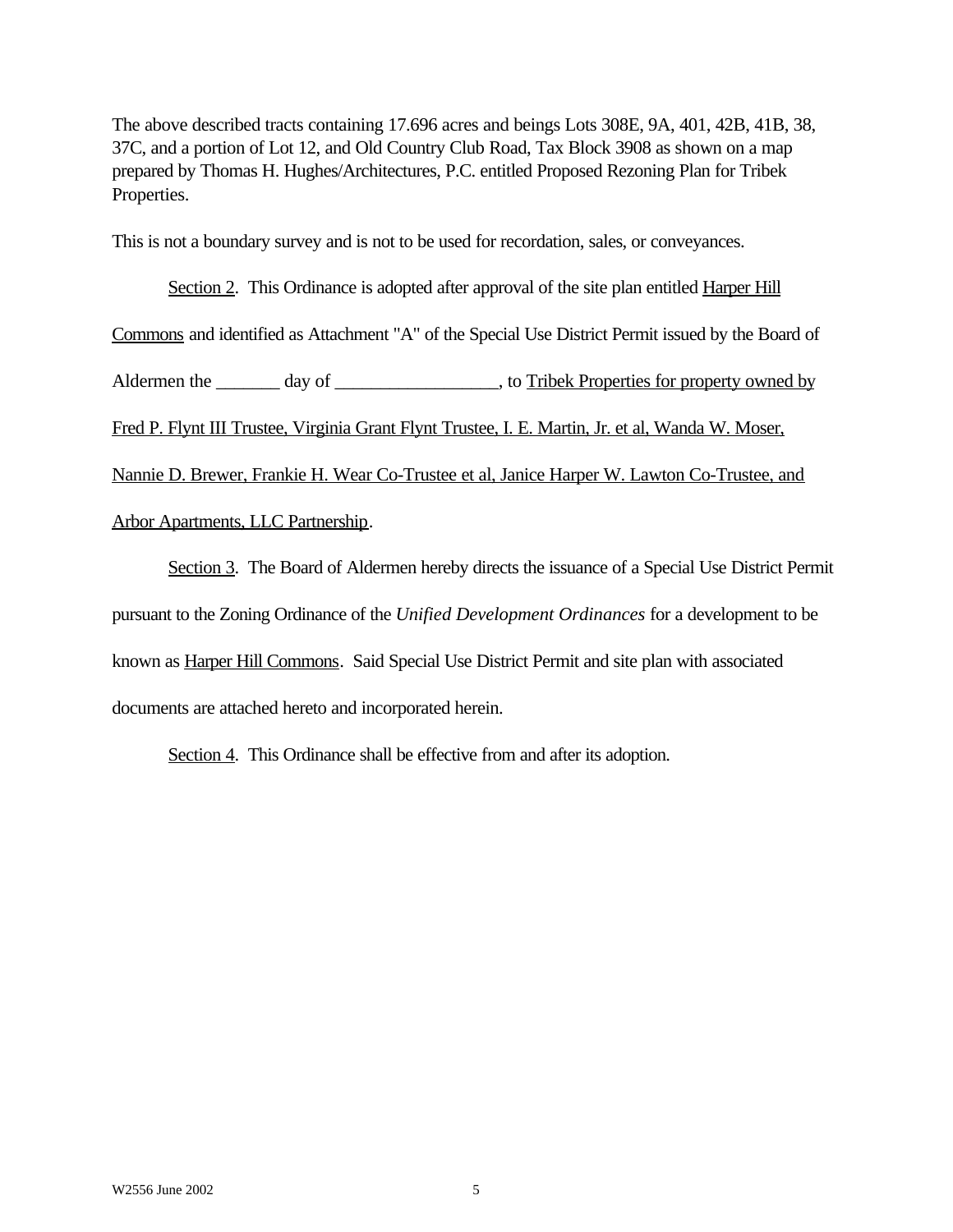#### CITY - SPECIAL USE DISTRICT PERMIT

#### SPECIAL USE DISTRICT PERMIT

Issued by the Board of Aldermen

of the City of Winston-Salem

The Board of Aldermen of the City of Winston-Salem issues a Special Use District Permit for the site shown on the site plan map included in this zoning petition of Tribek Properties for property owned by Fred P. Flynt III Trustee, Virginia Grant Flynt Trustee, I. E. Martin, Jr. et al, Wanda W. Moser, Nannie D. Brewer, Frankie H. Wear Co-Trustee et al, Janice Harper W. Lawton Co-Trustee, and Arbor Apartments, LLC Partnership, (Zoning Docket W-2556). The site shall be developed in accordance with the plan approved by the Board and bearing the inscription: "Attachment A, Special Use District Permit for PB-S (Site Plan Amendment), approved by the Winston-Salem Board of Aldermen the \_\_\_\_\_\_ day of \_\_\_\_\_\_\_\_\_\_\_\_\_\_\_\_\_\_\_\_, 20\_\_\_\_" and signed, provided the property is developed in accordance with requirements of the PB-S zoning district of the Zoning Ordinance of the *Unified Development Ordinances*, the Erosion Control Ordinance, and other applicable laws, and the following additional conditions be met:

### PRIOR TO THE ISSUANCE OF GRADING PERMITS

- a. Developer shall have a storm water management study submitted for review by the Public Works Department of the City of Winston-Salem. If required, an engineered storm water management plan shall be submitted and approved by the Public Works Department of the City of Winston-Salem.
- b. Developer shall obtain a Water Quality approval from the North Carolina Department of Environment and Natural Resources (DENR) related to stream impacts.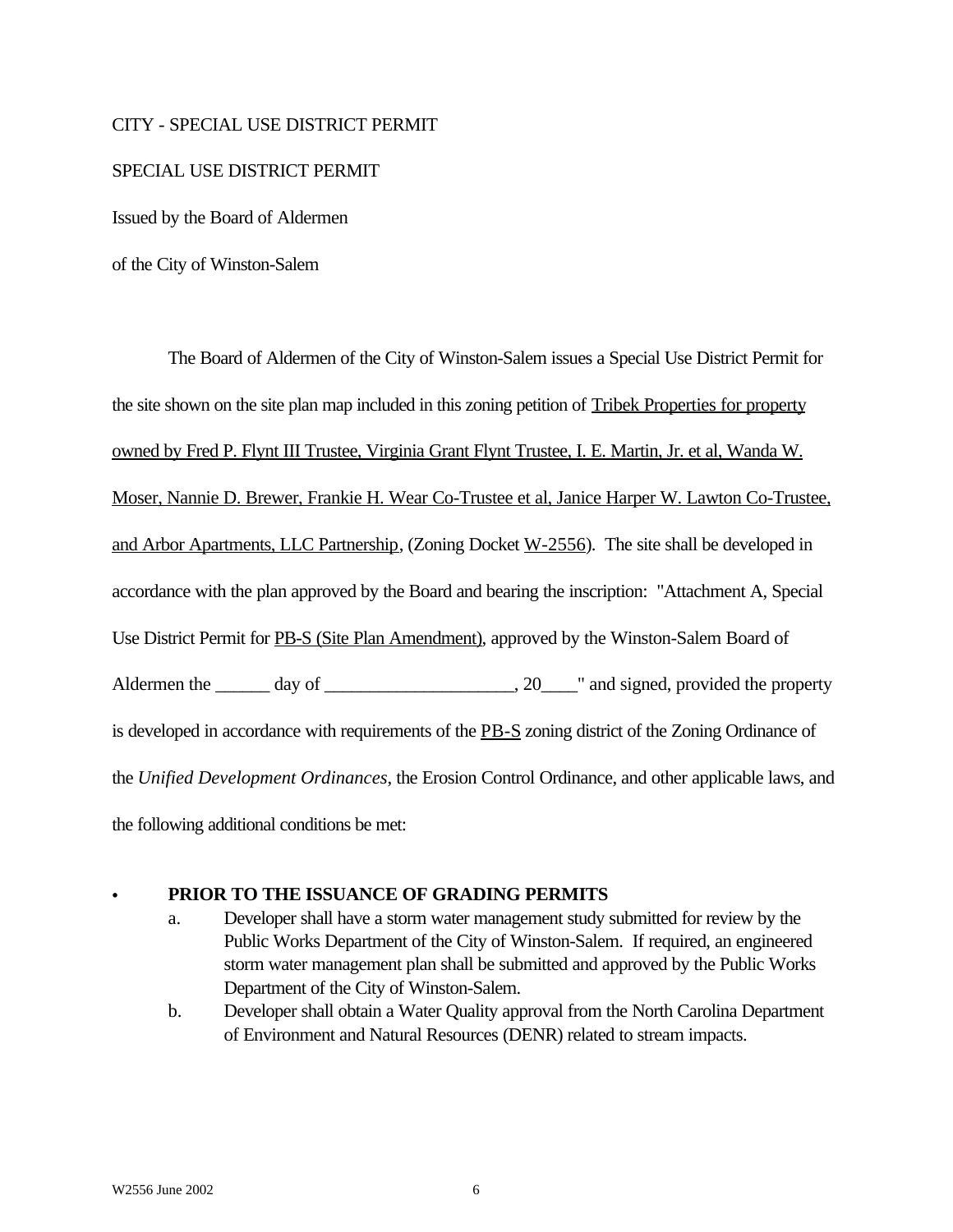- c. Developer shall cordon off all areas shown on the site plan as buffer areas or undisturbed areas. These areas shall be retained and not disturbed. Trees in all these areas shall be protected from grading encroachment in accordance with UDO Section  $3-4.2(H)(3)$ .
- d. Old Country Club Road shall be officially closed.

# C **PRIOR TO THE ISSUANCE OF BUILDING PERMITS**

- a. On-site fire hydrant locations shall be approved by the City Fire Department in writing to the Inspections Division.
- b. Developer shall dedicate any public right-of-way or easements needed to construct any road improvements along Country Club Road and Peace Haven Road as determined by the City of Winston-Salem Department of Transportation and the North Carolina Department of Transportation.
- c. As volunteered by the developer, all buildings proposed in the development shall have similar design and materials and shall be substantially consistent with the architectural rendering as submitted by the developer (Exhibit A").

# PRIOR TO THE ISSUANCE OF OCCUPANCY PERMITS

- a. All required storm water management devices must be installed per the approval of the Public Works Department of the City of Winston-Salem.
- b. All fire hydrants required by the City Fire Department shall be installed.
- c. Developer shall install all the improvements to Country Club Road and Peace Haven Road including traffic signals that are recommended in the Traffic Impact Study to the specifications of the Public Works Department of the City of Winston-Salem and the North Carolina Department of Transportation.
- e. Developer shall install all sidewalks as shown on the site plan to the specifications of the Public Works Department of the City of Winston-Salem.
- f. A single row of street tree plantings shall be installed at the top of the fill slope adjacent to the street along the southern property line, and along Peace Haven and Country Club Roads using materials selected from the list of "Large Variety Trees" as specified under Section 3-4.10(A) of UDO.
- g. All pedestrian pathways/walkways, pavement markings in the parking lots, or other devices indicating pedestrian walkways as shown on the site plan shall be installed.

# C **OTHER REQUIREMENTS**

a. Development shall be permitted one (1) freestanding fifteen (15) foot high monument sign, with a maximum copy area of fifty-four (54) square feet at the entrance to the development on Country Club Road. One (1) freestanding five (5) foot high monument sign, with a maximum copy area of thirty-six (36) square feet shall be permitted at the entrance along Peace Haven Road. One (1) additional freestanding five (5) foot high monument sign, with a maximum copy area of thirty-six (36) square feet shall be permitted for the outparcel located on the north side of Country Club Road.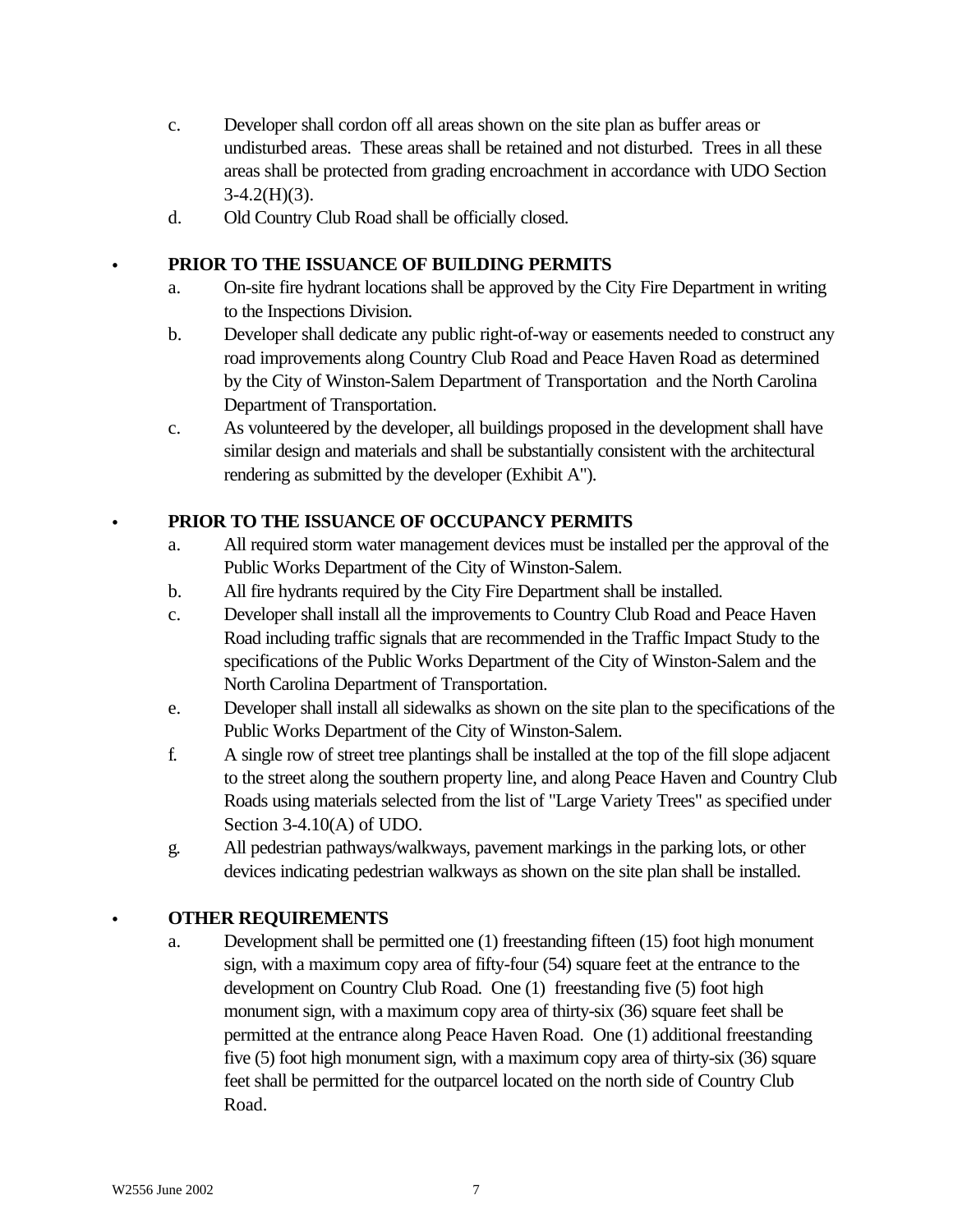- b. A minimum of 10,000 sf of office space is required as part of the total commercial square footage of the development.
- c. Parapet walls and/or landscape screening must be installed as needed to eliminate views from public right-of-ways of any flat rooftops or rooftop mechanical equipment.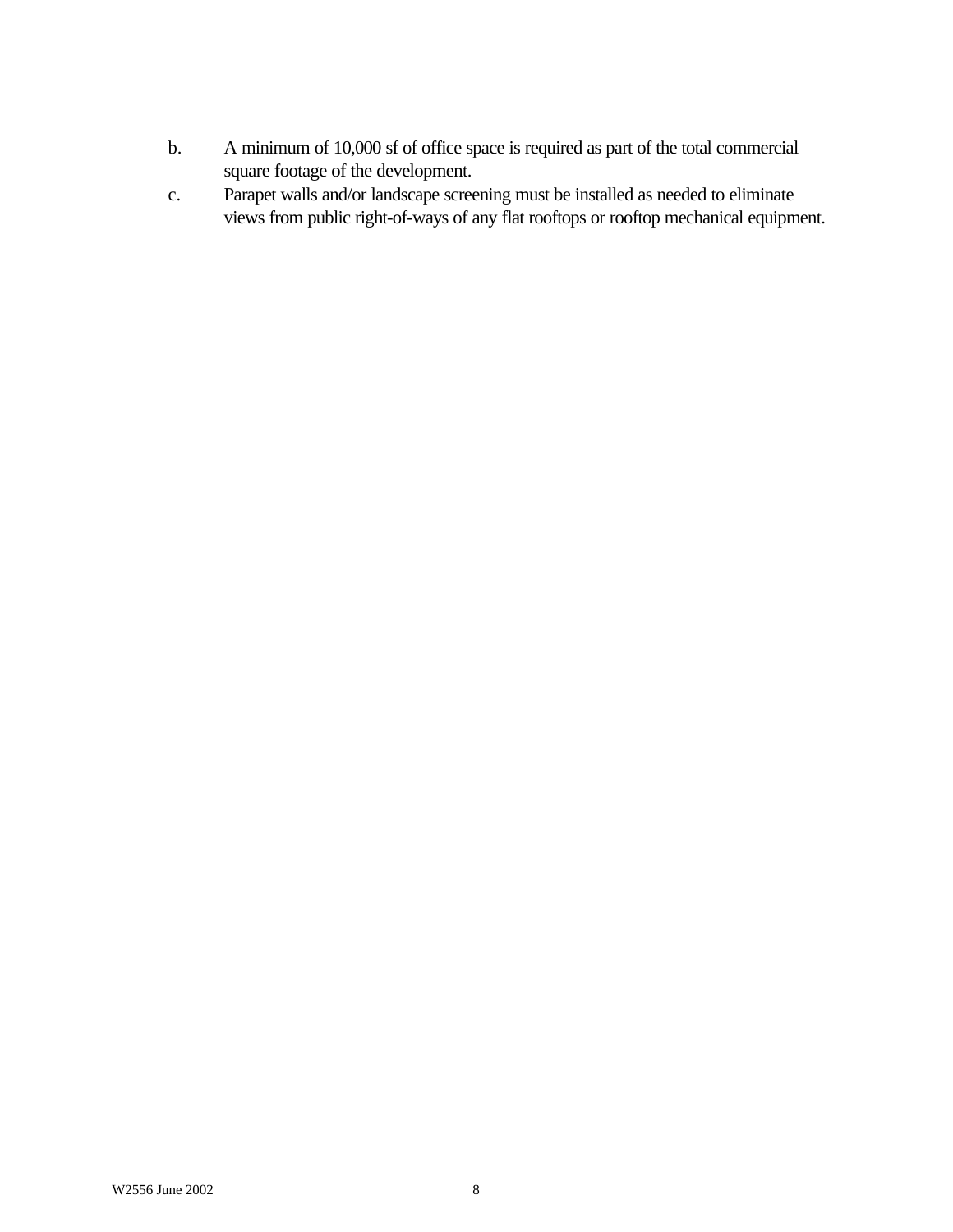### **ZONING STAFF REPORT**

**DOCKET #** W-2556 **STAFF:** Glenn Simmons

Petitioner(s): Tribek Properties, Inc.

Ownership: Fred P. Flynt III Trustee; Virginia Grant Flynt Trustee; I. E. Martin, Jr., et al.; Wanda W. Moser; Nannie D. Brewer; Frankie H. Wear Co-Trustee, et al.; and Janice Harper W. Lawton Co-Trustee

#### **REQUEST**

- From: Tract One: PB-S Pedestrian Business District (Shopping Center) Tract Two: PB-S Pedestrian Business District (Residential Building, Townhouse; and Shopping Center)
- To: Site Plan Amendment

Acreage: Tract One: 2.37 acres; Tract Two: 15.26 acres.

### **LOCATION**

Street: Southeast corner of Country Club Road and Peace Haven Road and northeast corner of Country Club Road and Vinegar Hill Road.

Jurisdiction: City of Winston-Salem. Ward: West.

#### **SITE PLAN**

Proposed Use: Multiple retail commercial, office, and residential townhome uses. Square Footage: 106,650 sf retail commercial and office shown (total for Tracts One and Two) and 42 residential townhouse units (Tract Two only).

Building Height: One story commercial; two story residential townhomes.

- Parking: Required: 482 spaces @ one space per 225 sf of commercial; proposed: 509 spaces. 84 spaces @ 2 spaces per three bedroom unit of townhome: proposed: 84 spaces.
- Bufferyard Requirements: Type II bufferyard required adjacent to RS-9 zoned property; type I bufferyard required adjacent to RM-18 zoned property. Note that site plan shows type III bufferyard adjacent to RS-9 zoning.

Vehicular Use Landscaping Standards Requirements: UDO standards apply.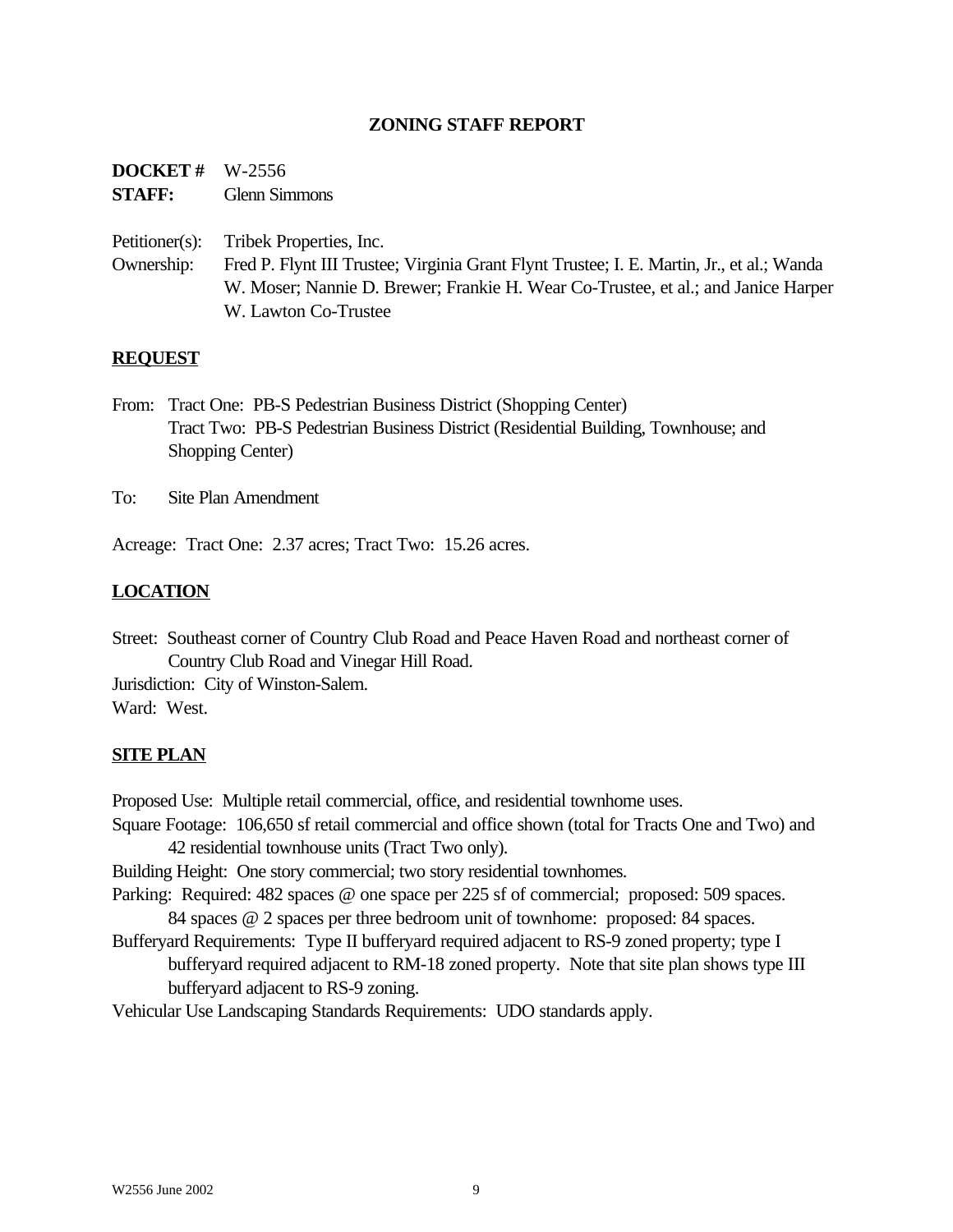## **PROPERTY SITE/IMMEDIATE AREA**

Existing Structures on Site: Four residential structures to be removed. Adjacent Uses:

| North -     | Multifamily apartments zoned RM-18 and highway business uses zoned HB.                      |
|-------------|---------------------------------------------------------------------------------------------|
| East -      | Multifamily apartments zoned RM-18 and highway business uses zoned HB.                      |
| South -     | Developed single family subdivision zoned RS-9 and multifamily condominiums<br>zoned RM-12. |
| West -      | Large, community-scale church and private school zoned IP.                                  |
| Northwest - | Retail commercial properties zoned HB.                                                      |

#### **GENERAL AREA**

Character/Maintenance: Well maintained retail commercial, multifamily residential, single family residential, and institutional uses.

Development Pace: Moderate.

### **PHYSICAL FEATURES/ENVIRONMENTAL REVIEW**

Topography: The site slopes moderately to steeply downward from the northwest to the southeast. Streams: A tributary of Silas Creek drains the site along the southern edge of the property.

Vegetation/habitat: Largely wooded with mature deciduous and evergreen vegetation on the south side of Country Club Road. Mixed deciduous woods and open lawn on the north side Country Club Road.

Floodplains: None. A water quality permit from North Carolina Department of Environment Health and Natural Resources required for stream disturbance on south side of property.

Wetlands: None.

### **TRANSPORTATION**

Direct Access to Site: Peace Haven Road; Country Club Road; Eastwin Drive; Ryandale Road. Street Classification: Peace Haven Road - minor thoroughfare; Country Club Road - major

thoroughfare; Eastwin Drive - collector; Ryandale Road - local.

Average Daily Traffic Count/Estimated Capacity at Level of Service D (Vehicles per Day): Peace Haven Road between US 421 and Country Club Road  $= 16,000/16,100$ 

Country Club Road between Peace Haven Road and Jonestown Road = 19,000/18,500

Trip Generation/Approved Zoning: PB-S

Tract 1:  $13,650/1,000 \times 88.16$  (Pharmacy with drive-through Trip Rate) = 1,203 trips per day Tract 2: 42 units x 6.63 (Apt/Townhouse Trip Rate) = 278 trips per day + 93,000/1,000 x 42.92 (Shopping Ctr. Trip Rate) =  $3,991 = 4,269$  trips per day Total Trips per day Tract 1 and Tract  $2 = 5,472$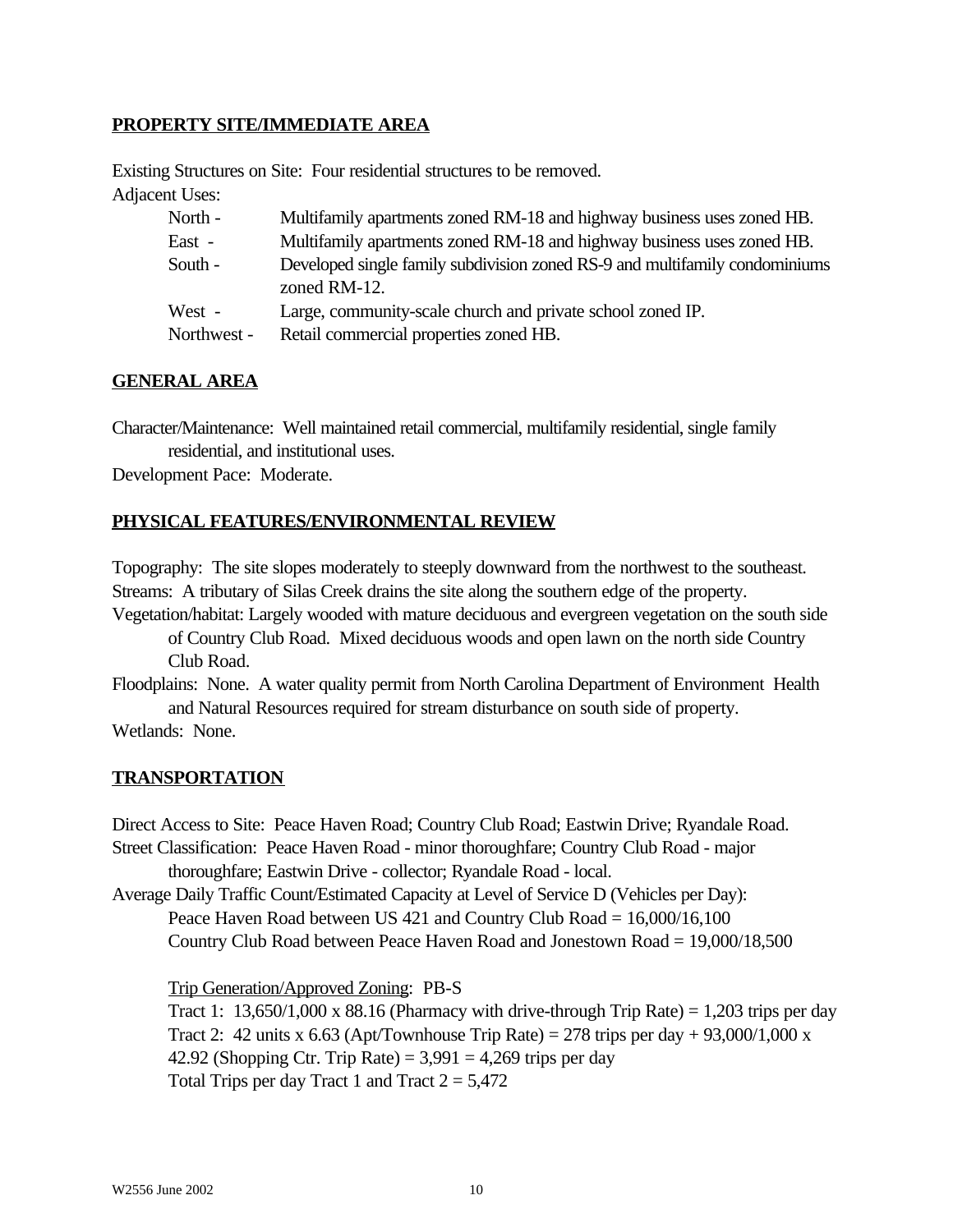Planned Road Improvements: City Bond Project Country Club Road from Jonestown Road to Peace Haven Road - widening of Country Club from 3 lanes to 4 (possibly 5) lanes has been funded; detailed studies in progress.

Sight Distance: Adequate.

- Interior Streets: Interior parking areas to be private. Realigned Vinegar Hill, realigned Old Country Club Road, and a new interior street are proposed to be public.
- Traffic Impact Study recommended: Yes. Traffic impact study submitted by developer for review by NCDOT and Winston-Salem DOT. (See "Analysis" section for summary.)
- Connectivity of street network: Developer proposes to realign portions of Old Country Club and Vinegar Hill Roads at their intersections with Country Club Road. Also proposed is a new stoplight at the main entrance to the project at the proposed new intersection of Vinegar Hill and Country Club Roads. The developer also proposes an internal private street connection between Peace Haven and Country Club Roads through the main portion of the shopping center.
- Sidewalks: Existing gaps in sidewalks along Country Club and Peace Haven Road requested by staff to be filled in by developer.
- Traffic Calming: Developer proposes indirect realignment of Old Country Club Road and some on street parking.
- Transit: WSTA Route 12 along Country Club Road and Jonestown Road. WSTA Route 44/Westside Connector along Jonestown Road.

Bike: Local Route 2 along Country Club Road.

# **HISTORY**

Relevant Zoning Cases:

- 1. W-2530; RS-9 and HB to PB-S (Shopping Center and Townhouse); approved March 25, 2002; current site; 17.63 acres; Planning Board and Planning staff recommended approval.
- 2. W-2530; RS-9, RM-18, and HB to LB-S (Food or Drug Store; and multiple retail commercial, office, and personal services uses); withdrawn November 8, 2001; current site; 17.1 acres; Planning staff recommended denial.
- 3. W-2376; RS-9 and HB to HB-S (Food or Drug Store; and multiple retail commercial, office, and personal services uses); withdrawn April 3, 2000; south side of Country Club Road east of Peace Haven Road (portion of current site); 2.88 acres; Planning Board and staff recommended approval.
- 4. W-2292; RS-9 to HB-S (Food or Drug Store); approved March 1, 1999; northwest corner of Peace Haven Road and Commonwealth Drive north of Country Club Road; 0.35 acre; Planning Board and staff recommended approval.
- 5. W-2290; RS-9 and HB to HB-S (Offices, Miscellaneous; and Storage Services Retail); approved March 1, 1999; northeast side of Country Club Road between Whitman Drive and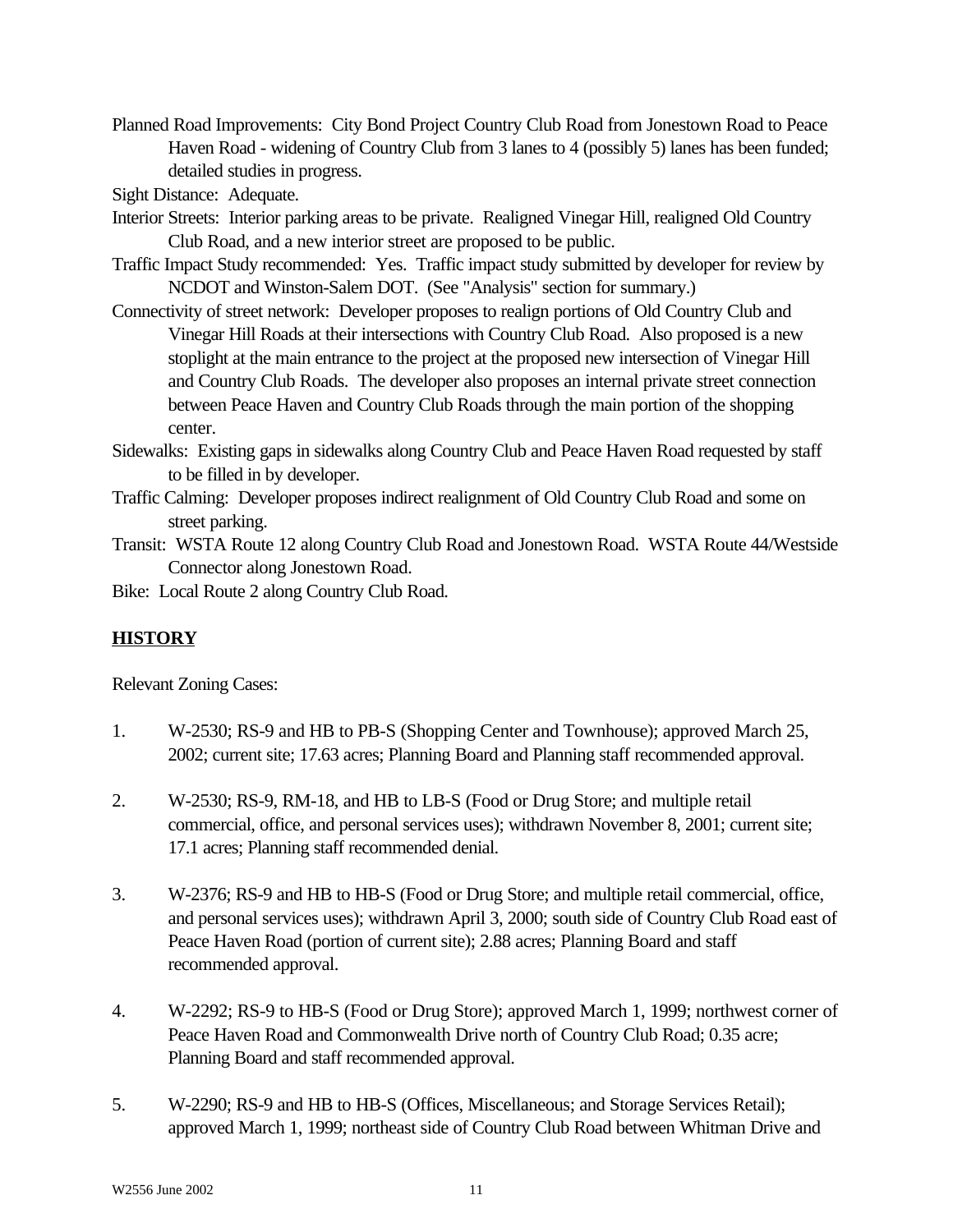Hood Drive; 3.58 acres; Planning Board and staff recommended approval.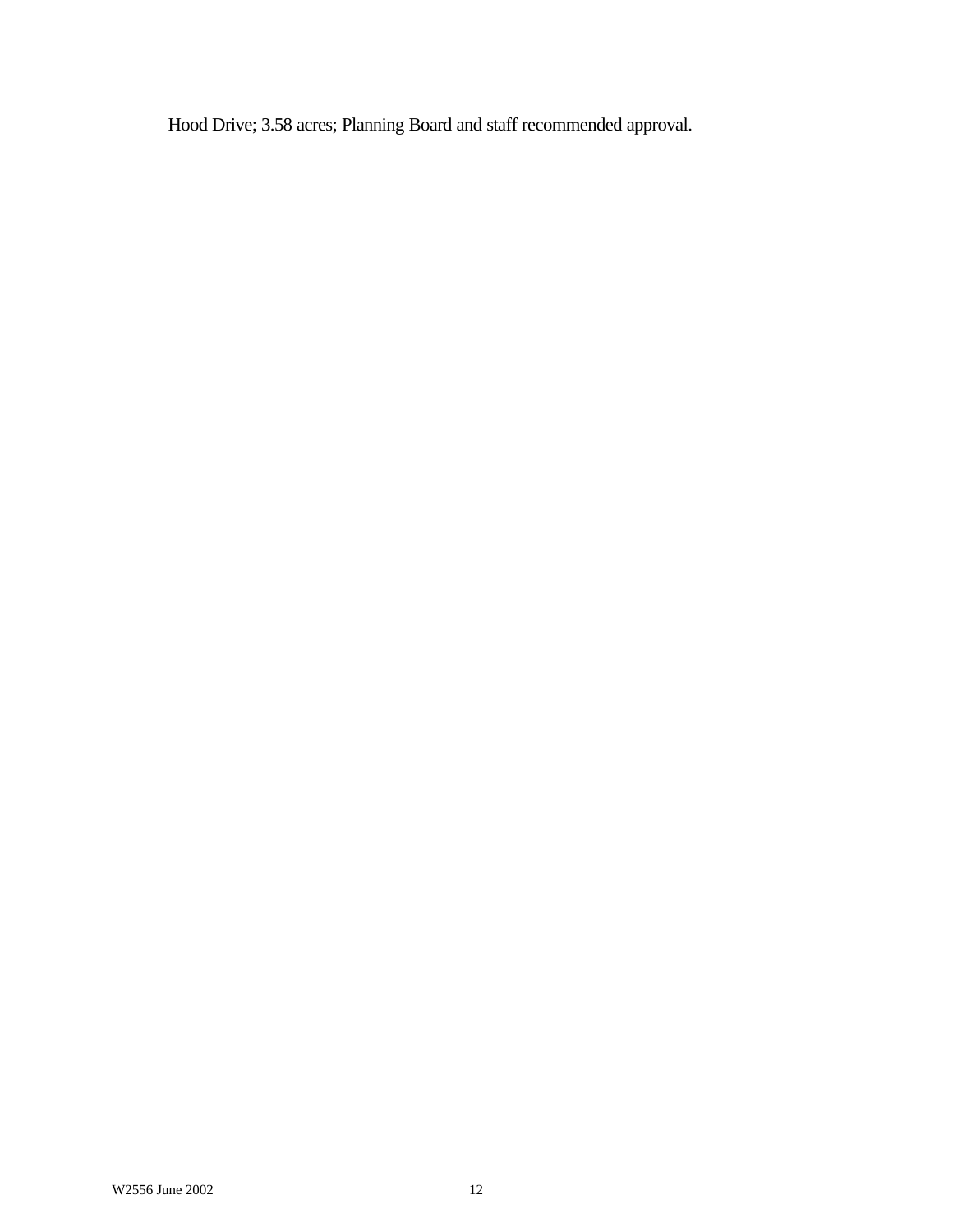6. W-2299; HB-S (Recreation Services, Indoor) to HB-S (Recreation Services, Indoor; and Storage Services, Retail); withdrawn at the March 11, 1999 Planning Board hearing; southeast corner of Country Club Road and Ryandale Road; 6.01 acres; staff recommended approval of the withdrawal.

### **CONFORMITY TO PLANS**

GMP Area (*Legacy Development Guide*): Urban Neighborhoods.

Relevant Comprehensive Plan Recommendation(s): There are several policies in *Legacy* that are relevant to the petitioner's rezoning request such as encouraging infill development within the municipal services area and designing the infill development to be compatible with the character of the surrounding area. *Legacy* also proposes that we focus commercial activity in compact, walkable mixed-use developments with streets and highways that are safe, effective vehicular traffic movers, and accommodate pedestrians and bicyclists. Finally, *Legacy* calls for environmentally sensitive development which respects natural areas and enhances the quality of our built environment.

Area Plan/Development Guide: *Country Club/Jonestown Area Plan* (1985).

Relevant Development Guide Recommendation(s): The *Country Club/Jonestown Area Plan* took a detailed look at the area around the intersection of Peace Haven and Country Club Roads. The plan calls for commercial on the front part of the site along Country Club Road and low and moderate density residential development for the remainder of the site.

### **ANALYSIS**

This request is to amend the previously approved site plan for a PB-S zoned tract of land. Proposed site plan changes include relocating and configuring vehicular access and commercial structures within the proposed mixed use development. The currently approved site plan consists of a well-defined and integrated mixture of retail commercial, office, and residential townhome uses in pedestrian-oriented setting. The current and proposed site plans show several commercial and office structures totaling 106,650 sf. and 42,000 sf (42 units) of residential townhomes oriented toward Peace Haven Road. The property is generally located in the southeast quadrant of the intersection of Country Club and Peace Haven Roads.

Specifically, the request consists of changing the previously approved realignment of Vinegar Hill Road back to its current intersection location with Country Club Road and the reorientation of various commercial structures which, under the currently approved site plan, form a well- defined gateway entrance into a development from Country Club Road. Otherwise, there are no proposed changes to previously approved building square footages, mixture of uses, or special use district conditions.

According to the petitioner, the proposed amendment is requested in response to the recent demise of the owner of a life estate which was part of the original PB-S zoning tract. In this regard, the residential structure which previously blocked the southern extension of Vinegar Hill Road directly across Country Club Road no longer remains as a physical impediment. Unlike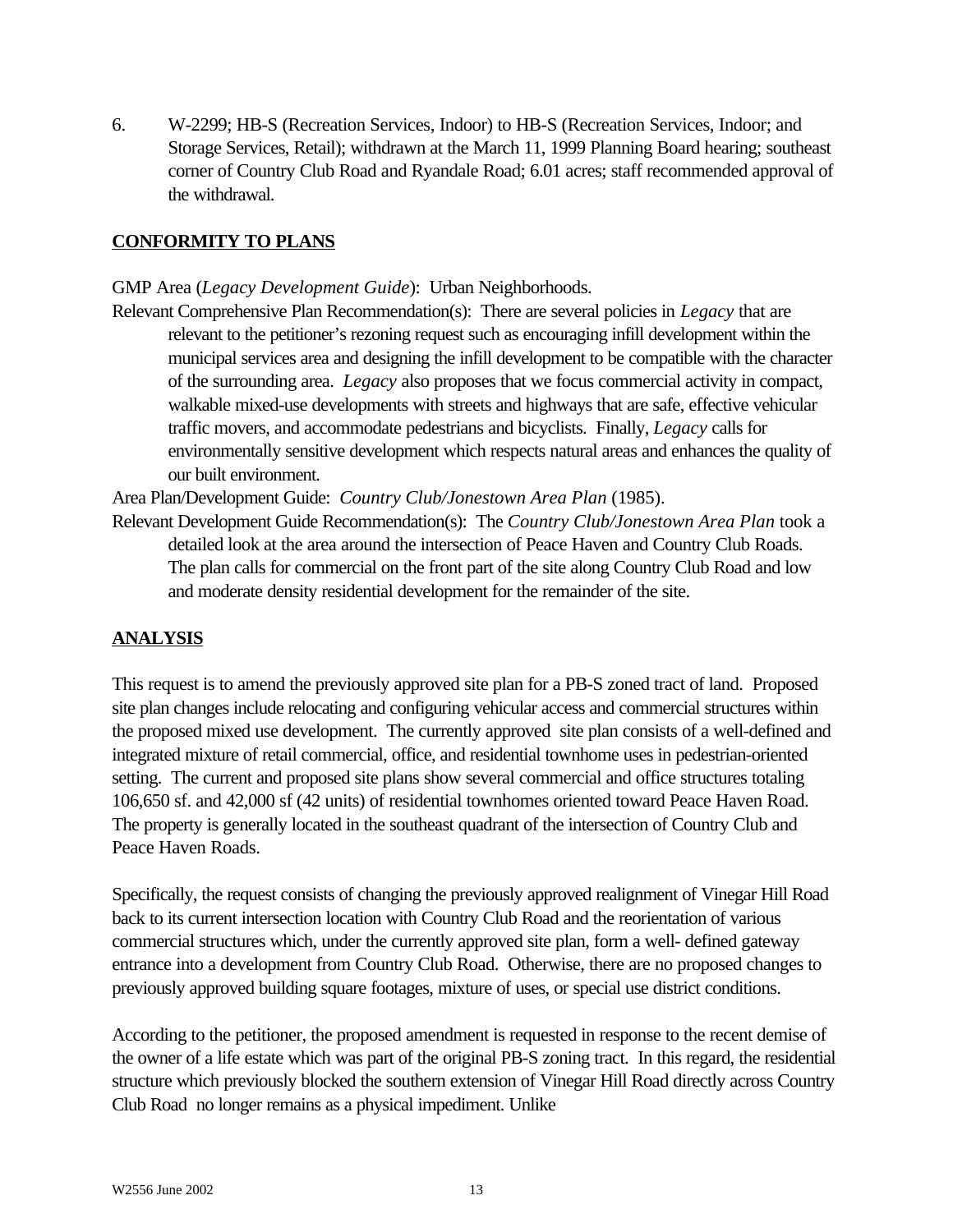the previously approved site plan, which realigns Vinegar Hill Road approximately 120 feet east of its current location, the new plan now shows Vinegar Hill Road crossing Country Club Road at its present location.

The proposed intersection changes also involve a shift in the location and orientation of various buildings which were part of the original site plan concept. Whereas the currently approved plan shows commercial structures framing both sides of the main entrance drive into the development, the new plan does not. Also, a courtyard space which formed a terminal vista at the end of the entrance drive as reflected in the original plan is absent in the current site plan proposal.

With respect to both the realignment of Vinegar Hill Road and the reorientation of buildings, Planning staff is concerned that the new plan does not address specific site plan objectives and preferences as well as the current approved plan. By placing the Vinegar Hill Road back to its current location, and closer to the intersection with Country Club Road, staff believes that traffic congestion may not be handled as effectively. Staff also believes that the revised plan fails to achieve the same level of architectural definition and pedestrian character as the original courtyard concept which oriented toward Country Club Road. In this regard, both the architectural character and relocation of Vinegar Hill Road were emphasized to both the Planning Board and Board of Aldermen as "selling points" for the original site plan and PB-S special use district rezoning.

Subsequent to the Planning Board Meeting the developer continues to work with Winston-Salem Department of Transportation officials to address the above mentioned traffic concerns. According to the petitioner's traffic engineering consultant, anticipated traffic impacts of the development will not be worsened by the relocating Vinegar Hill Road back to its current location. These findings, however, have yet to be confirmed by City and State transportation officials.

Given the complexity and controversy surrounding the original zoning, and the community's expectation for a quality, pedestrian-oriented, mixed use development at this key location, Planning staff is of the opinion that any amendment should be at least as good as the original site plan. Unless and until such a plan is presented staff believes that the current approved plan should not be altered.

# **FINDINGS**

- 1. The proposed site plan amendment is to modify a previously approved site plan for a PB-S zoned, mixed use development.
- 2. The proposed amendment is requested in response to the recent demise of the owner of a life estate which was part of the original PB-S zoning tract.
- 3. The request consists of changing the previously approved realignment of Vinegar Hill Road back to its current intersection location with Country Club Road and the reorientation of various commercial structures within the development.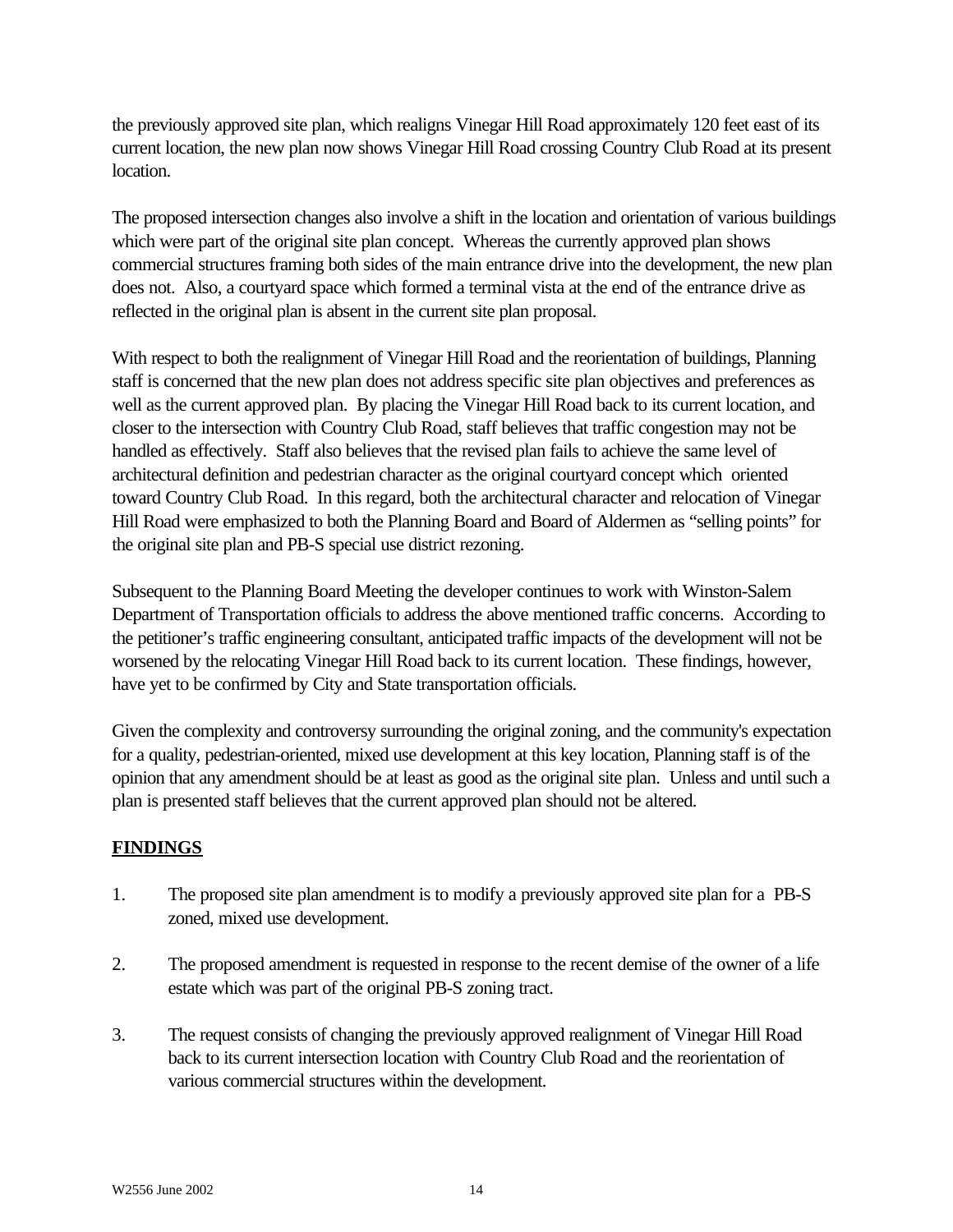- 4. Staff is of the opinion that the proposed site plan may not address traffic issues as the original plan and that new building orientations do not achieve the same level of pedestrian character as the original plan.
- 5. Staff is of the opinion that support for any new plan must be on the basis that it is as good as or better than the original concept.

# **STAFF RECOMMENDATION**

# Site Plan Amendment: **DENIAL**.

Site Plan: Staff certifies that **the site plan meets all code requirements**, and recommends the following conditions:

# PRIOR TO THE ISSUANCE OF GRADING PERMITS

- a. Developer shall have a storm water management study submitted for review by the Public Works Department of the City of Winston-Salem. If required, an engineered storm water management plan shall be submitted and approved by the Public Works Department of the City of Winston-Salem.
- b. Developer shall obtain a Water Quality approval from the North Carolina Department of Environment and Natural Resources (DENR) related to stream impacts.
- c. Developer shall cordon off all areas shown on the site plan as buffer areas or undisturbed areas. These areas shall be retained and not disturbed. Trees in all these areas shall be protected from grading encroachment in accordance with UDO Section  $3-4.2(H)(3)$ .
- d. Old Country Club Road shall be officially closed.

# C **PRIOR TO THE ISSUANCE OF BUILDING PERMITS**

- a. On-site fire hydrant locations shall be approved by the City Fire Department in writing to the Inspections Division.
- b. Developer shall dedicate any public right-of-way or easements needed to construct any road improvements along Country Club Road and Peace Haven Road as determined by the City of Winston-Salem Department of Transportation and the North Carolina Department of Transportation.

# PRIOR TO THE ISSUANCE OF OCCUPANCY PERMITS

- a. All required storm water management devices must be installed per the approval of the Public Works Department of the City of Winston-Salem.
- b. All fire hydrants required by the City Fire Department shall be installed.
- c. Developer shall install all the improvements to Country Club Road and Peace Haven Road including traffic signals that are recommended in the Traffic Impact Study to the specifications of the Public Works Department of the City of Winston-Salem and the North Carolina Department of Transportation.
- e. Developer shall install all sidewalks as shown on the site plan to the specifications of the Public Works Department of the City of Winston-Salem.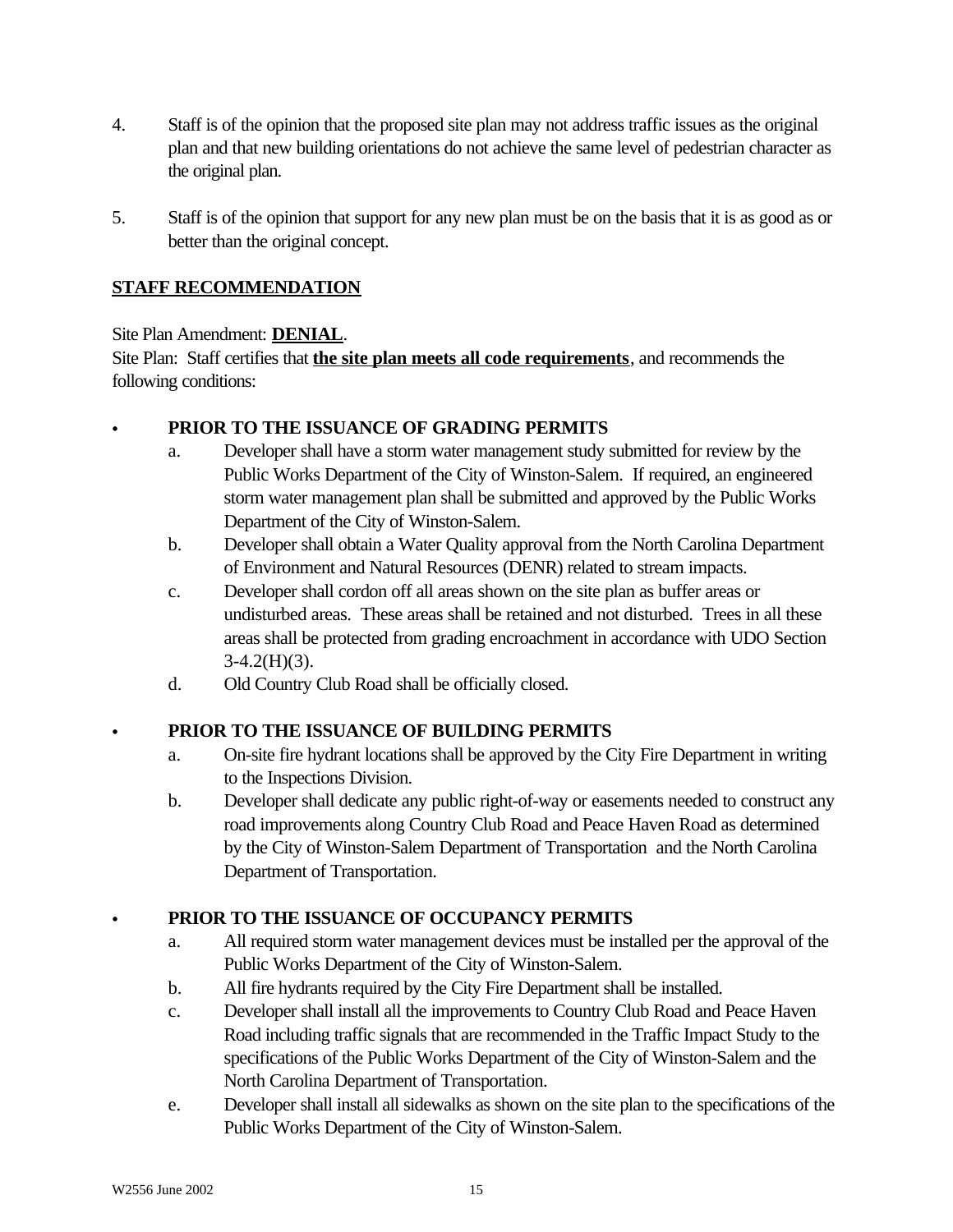- f. A single row of street tree plantings shall be installed at the top of the fill slope adjacent to the street along the southern property line, and along Peace Haven and Country Club Roads using materials selected from the list of "Large Variety Trees" as specified under Section 3-4.10(A) of UDO.
- g. All pedestrian pathways/walkways, pavement markings in the parking lots, or other devices indicating pedestrian walkways as shown on the site plan shall be installed.

## C **OTHER REQUIREMENTS**

- a. Development shall be permitted one (1) freestanding fifteen (15) foot high monument sign, with a maximum copy area of fifty-four (54) square feet at the entrance to the development on Country Club Road. One (1) freestanding five (5) foot high monument sign, with a maximum copy area of thirty-six (36) square feet shall be permitted at the entrance along Peace Haven Road. One (1) additional freestanding five (5) foot high monument sign, with a maximum copy area of thirty-six (36) square feet shall be permitted for the outparcel located on the north side of Country Club Road.
- b. As volunteered by the developer, all buildings proposed in the development shall have similar design and materials and shall be substantially consistent with the architectural rendering as submitted by the developer (Exhibit A").
- c. A minimum of 10,000 sf of office space is required as part of the total commercial square footage of the development.
- d. Parapet walls and/or landscape screening must be installed as needed to eliminate views from public rights-of-way of any flat rooftops or rooftop mechanical equipment.

Glenn Simmons presented the staff report.

# **PUBLIC HEARING**

There was some discussion about the possible traffic stacking and other traffic problems and whether this new plan would be better for traffic.

#### FOR:

Scott Bortz, Tribek Properties, 200 Providence Rd. Suite 106, Charlotte, NC 28207

He has come today to submit the same plan that was submitted before. It has the same entrance into the mixed use center with buildings framing the entrance, same architectural character and elements, same uses, same square footage, an approved building layout on the Vinegar Hill side of the road, same traffic generation, improved pedestrian connectivity and safety and a traffic signal installation, similar to what they had before. One of the reasons that he is here, is because the majority land owner passed away between the time they received rezoning approval and today. (Pointed out where the decedents home was.) She was to remain in a Life Estate on the property and one of the reasons that they needed to relocate Vinegar Hill Road was to work around her home site.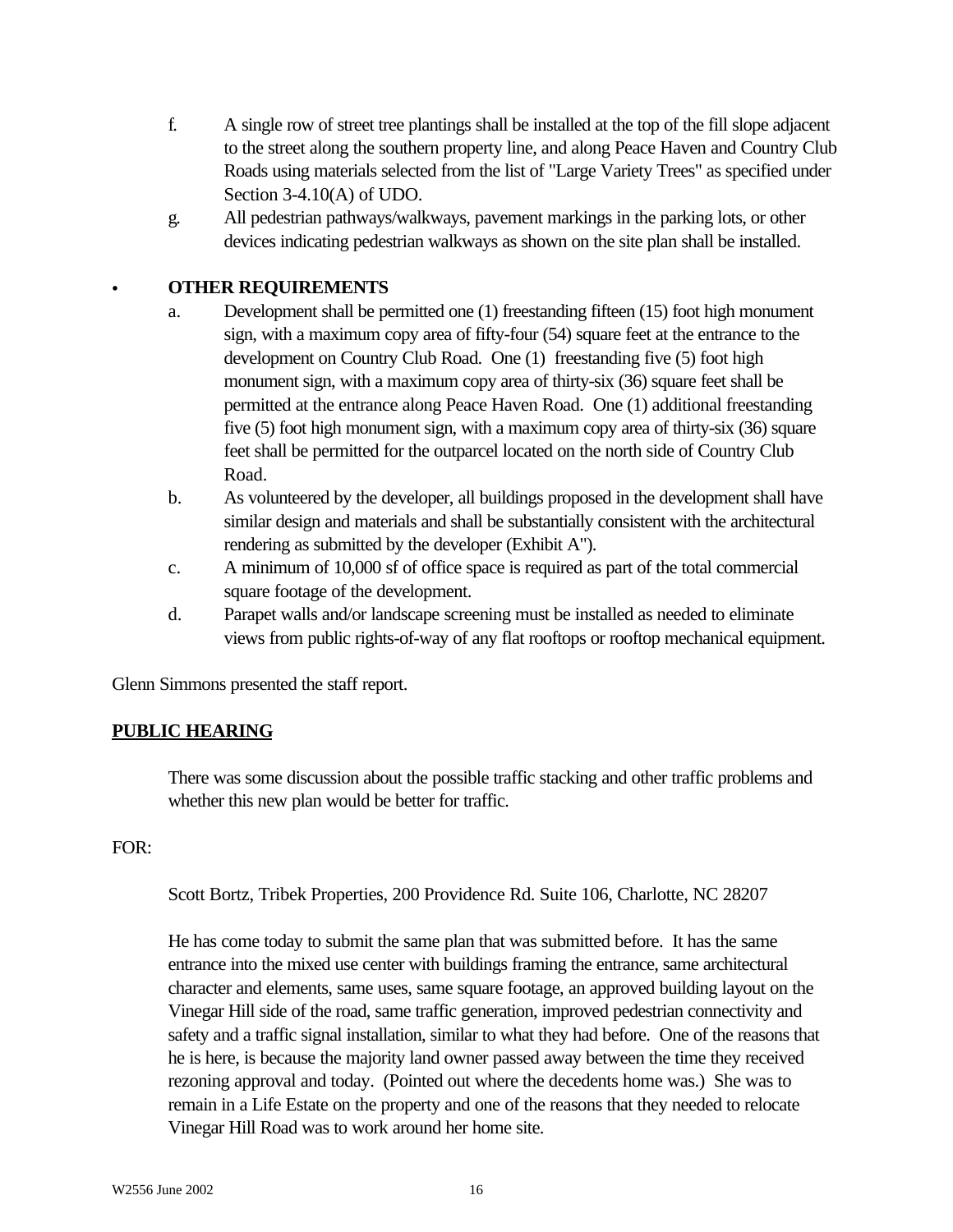It was an uncomfortable issue to bring up during the zoning approval process because it concerned her life and she was 96 years old and they felt that it was best not to make that one of the selling points, but just to touch on it and say that they were going to realign Vinegar Hill Road. With her passing, the need to relocate that road an issue, no longer required. The relocation costs of this road are substantial. More importantly, under the approved site plan, they have one main entrance off of Country Club Road. DOT asked them, under the old plan, to widen the entry way by 10 feet, to go from 24 feet to 34 feet. It doesn't sound like a lot, but what it does is it shrinks down the sidewalk capabilities, shrinks down the area for outdoor dining and we really wanted to promote some outdoor seating, where it gets to be pedestrian visible from the road and people can say that this is an active place to be. With the widening, we feel that the integrity is suffered. What they have done with the new plan is they created their main street, their pedestrian flow, on the eastern side access road. That allows the main entrance to still exist and keeps the pedestrians from feeling like they are running against cars. This road will only service Old Country Club Road, which is a very, very less intensively used road. They have provided on street parking at these two buildings in the new plan, which they were unable to do in the old plan. Once again, this promotes pedestrian connectivity and it allows them to feel that they are on a main street. They have the wide side walks installed again and as a bonus they have created two court yard plazas. In the original plan, they had one terminus plaza. Now there are two plazas. These are areas where they can entertain and have outdoor social gatherings. They copied parts of this plan from a project in Charlotte. Another issue is traffic. Glenn Simmons had raised the question earlier did these changes to our plan effect the traffic flow and traffic generation. Mr. Bortz stated that he has a new report that says that by shifting the main entrance to the west by 100 feet, there is no impact what-so-ever on the traffic flow. By making some minor signal improvements or adjustments (such as providing a protected, permissive phasing, which not only allows people to take a left at Peace Haven when there is a left turn arrow, but allows them to take a left when the light is green). There is no impact what-so-ever in traffic generation. All of the original selling points still remain. *Legacy* is evident throughout this plan with the buildings fronting the streets and the uses allowing all components of life in one plan. The traffic analysis proves that there are no traffic generation differences. The parcel across the street has been pushed against the road, which gives a clear definition of building straight through the project.

#### AGAINST: None

Philip Doyle asked about DOT making them add 10 feet onto their entrance.

Mr. Bortz stated that with there being one entrance point into and out of the Country Club Road side of the property, DOT's concern was that they needed to have a left turn lane to allow people out of this project as opposed to just one lane in and one lane out. Initially they asked for 12 additional feet and they were disturbed about the DOT requested that additional feet, so they talked them down to 10 feet. That affects the sidewalk widths and their ability to handle the pedestrian flow that they are expecting to be generated from across the street.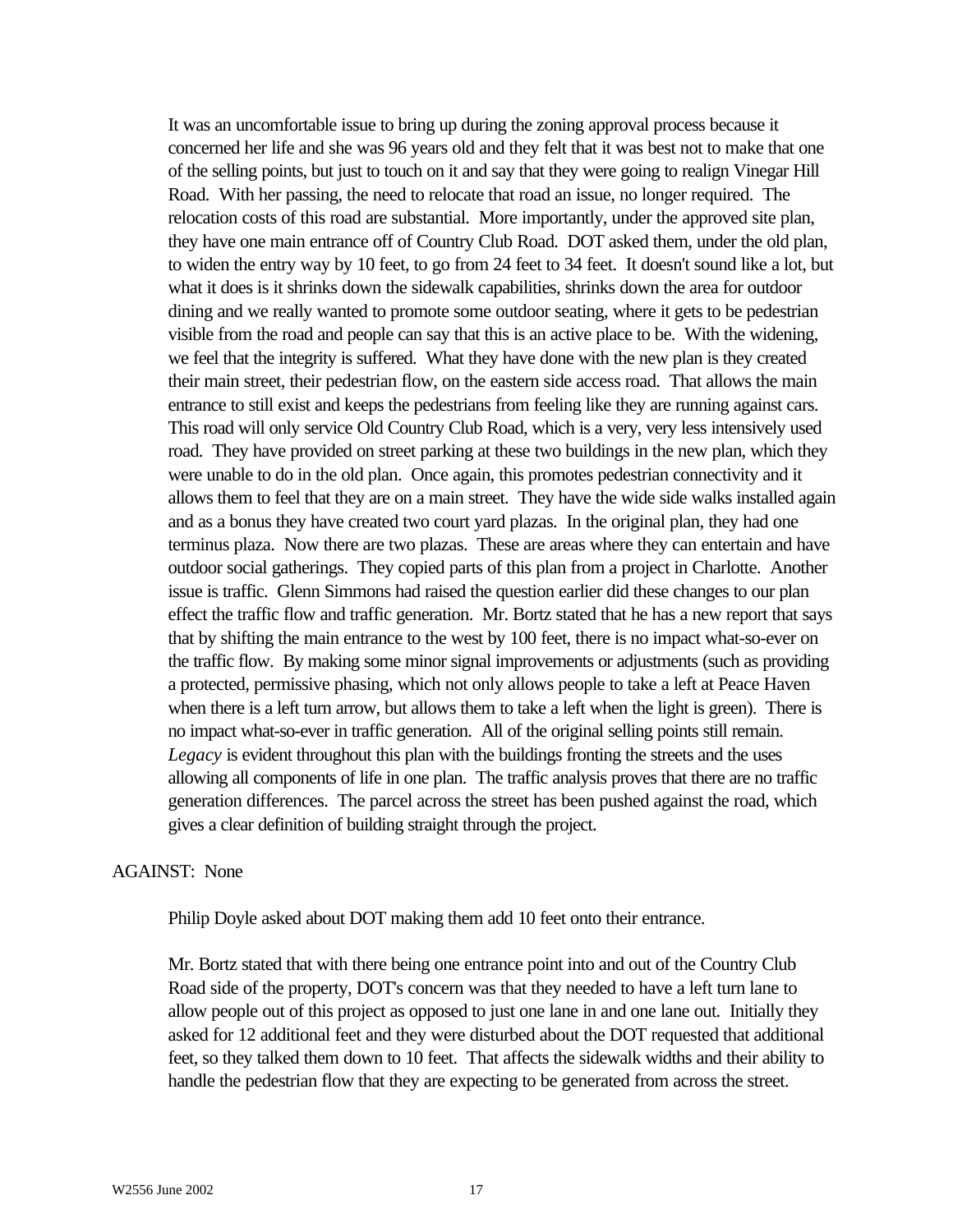Glenn Simmons stated that both the proposed plan and the plan that was approved by the Board of Aldermen, show three lanes. It shows one lane in and two lanes out. Is there something different from that?

Mr. Bortz stated that there are three lanes in both plans, what he is saying that he has taken the pedestrian flow and putting them on the eastern side access road.

Philip Doyle stated asked him when the width that DOT had asked for change?

Doug Stimmel, 305 W. Fourth Street, Suite 1-A, Winston-Salem, NC 27101 was in the audience and stated that in the original plan they had 24 feet. Right before the first Planning Board Hearing and during the time that Greg Turner was looking at it, he requested that instead of having it 24 feet wide, they would have 36 feet wide. So, it actually occurred during the process the first time around.

Arnold King asked what it was in this current proposed plan?

Doug Stimmel stated that it has to be 36 in this plan.

Philip Doyle stated that this bothered him because he felt like DOT was saying that they did not care about the pedestrians and that they don't care how much everyone else feels about the pedestrian friendly planning.

Kerry Avant stated that one thing that strikes him is the issue of how the buildings are oriented on the first plan, vs. how they are oriented on this plan, probably is pretty subjective to an opinion of which one you think looks better or not. That first one was very impressive and the pictures they showed were very impressive. The thing that strikes him is by making that pedestrian oriented corridor between those two buildings under the first plan, it was right at the entrance off of Country Club Road, and to him, this plan is better with regards to that entrance. Even when they approved it the first time, it looked great, but there was always a concern that in reality, it was going to be wider than what that picture showed and there was always going to be conflict between the automobile and the pedestrian. The one thing that this plan does do, is it gives that pedestrian corridor that will probably be less traveled a place to function so that people can come from across the street and come down the side walk and have some peace and quiet in an area that is kind of set aside as a pedestrian oriented shopping area. That is one thing about it that feels better and the traffic flow/circulation feels better. He felt that the new site plan offers more activity area for the pedestrians than the first one did because while the fountain and all of that was nice, he was not so sure that with all of the cars having to come through there, that it was not going to create somewhat of a bottleneck. It may have worked out fine, but he really felt that they would end up with a lot of conflict between pedestrian and automobile that he does not feel there will be as much of with the new plan.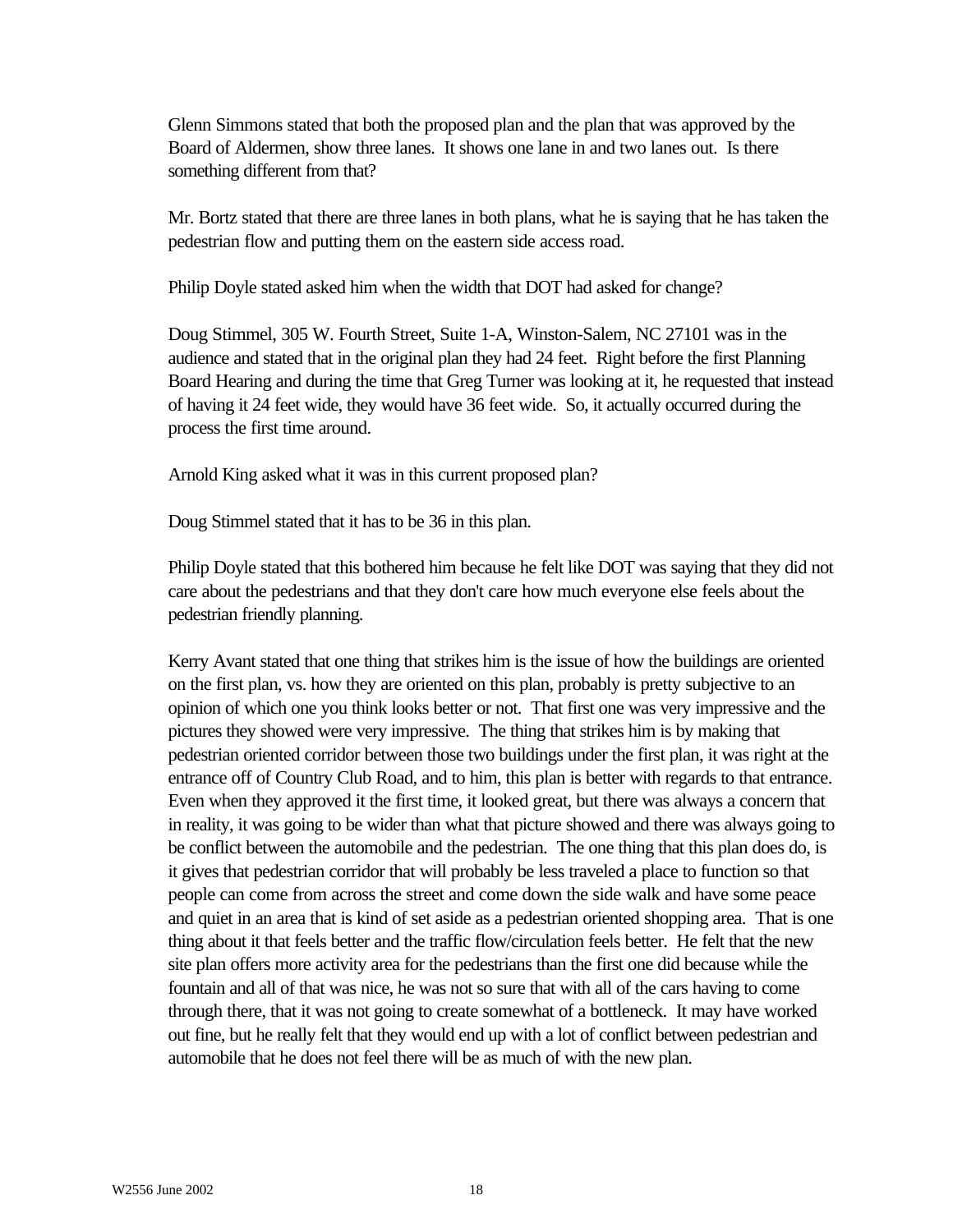Jerry Clark asked if there were not two other areas that you could come into this development?

Mr. Bortz stated that there was an entrance off of Peace Haven.

Glenn Simmons added that the entrance off of Peace Haven was only right in, right out, so it is just a partial entrance.

#### **WORK SESSION**

Philip Doyle made a comment on the traffic report, we have this requirement for traffic studies and one of the things that they had to buy into was if they require it, we have to buy into it. This engineer says that traffic is not a factor and even though you can look at it and say its 100 feet closer to Peace Haven, there has to be some type of factor, then maybe that is what Greg Turner is saying, is that he is not buying it. There has to be some kind of factor because it is closer. We bought off on this process of using the engineers and if he says that it is no factor.... unless we want to do away with that requirement and go back to the old way if we are getting bogus reports, lets do away with this traffic report requirement.

Kerry Avant stated that it seems like an added feature to this site plan is by not realigning Vinegar Hill that staff felt that created a better situation with the drug store or whatever it is going there. Is that what staff believes to be true.

Glenn Simmons stated that there is a better orientation with the drug store. However, staff believes that the original plan is better with respect to the overall pedestrian character of the plan with the court facing County Club Road.

Arnold King stated that he felt this was not a bait and switch site amendment change. It is something that happened, so now they don't have to move the road. Provided that the traffic study is accurate...if Greg Turner has problems with that, we will hear about it before it gets to the Aldermen.

Glenn Simmons stated that he did not mean to suggest that Greg Turner didn't agree with this, he just did not have enough information yesterday to make any determination.

Arnold King stated that based on the traffic study and comments that staff has made about this improving interior traffic circulation, and putting it on the north side seems to be better, it seems like everything else in the write up was pretty positive, other than the subjective feeling that maybe it didn't look quite as good, I would still move approval of the revised site plan.